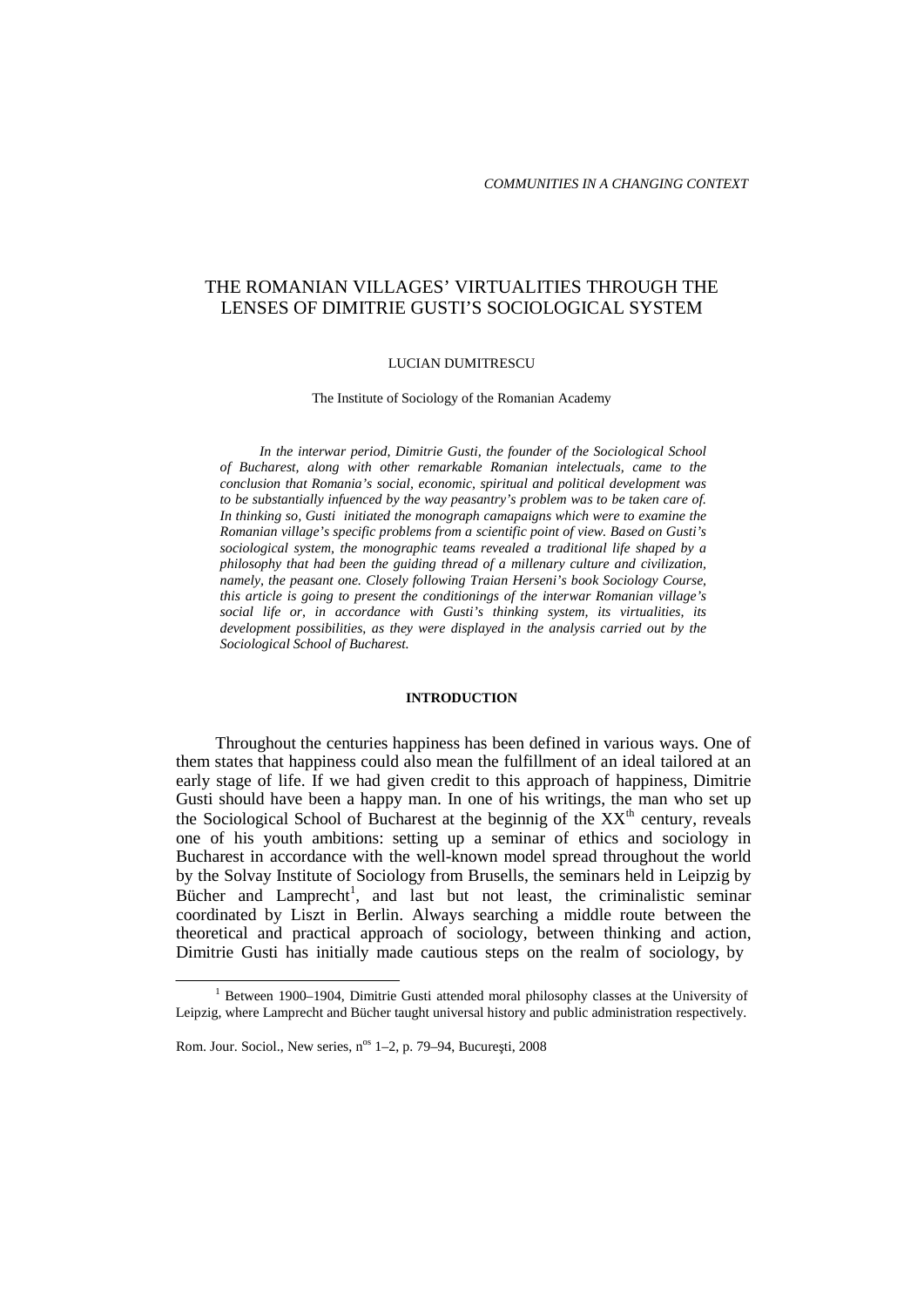choosing *sociologia cogitans*, that is a philosophical perspective on the science to which he has devoted his entire life. Little by little though, he comes to the conclusion that a solely theoretical perspective, now matter how brilliant this could be, cannot boost a society to its maximum potential, and remains pointless. That being said, Dimitrie Gusti's extraordinay scientific career has been always configured by a guiding thread consisting of an inspired and full of valuable results mixture between a theoretical and practical approach of sociology. But that special ingredient that has made a marvellous synthesis between the two different dimensions of Dimitrie Gusti's scientific career, the philosophical and the practical one, it is represented by his teaching activity<sup>2</sup> that he has never given up on, not even when he has been appointed as Ministry of Education.

It is not our intention to fully present the spiritual and intelectual intinerary that Dimitrie Gusti has followed. However, we should mention that he has always been a dedicated scientist who has been permanently tied with his native country's specific problems, being a good citizen and an active intelectual at the same time. We will focus, after a short presentation of Dimitrie Gusti's sociological system, on the way that the Romanian village's virtualities, a social unit that has always played a tremendous role within the material and spiritual development of Romania, are reflected in the analysis carried out by the Sociological School of Bucharest.

Although it is not an ideal political form, the village displays itself as "the human settlement that is most favourable to kindness<sup>33</sup>, a special world with inhabitants that master almost completely the conditions of their own existence. Cradle of eternity, with specific life, genuine culture and traditions, the village represents a microcosmos that has its own laws. In one of Lucian Blaga <sup>4</sup>'s interwar writings, village is placed in the centre of the world, and described as sharing a cosmical destiny. Between WWI and WWII, the Romanian village meant not ancient, nor patriarchal Romania, but genuine Romania, more than 14 million souls sharing a life philosophy shaped by the values of a millenary peasant culture. It was a time when urban areas had no more than 3 million inhabitants. As we have mentioned earlier, Dimitrie Gusti has always had a strong and vivid bond with "the real country" and its problems, although he was far away, studying in Germany. Writing about the XIXth century agrarian reform and the so-called liberty given by

<sup>2</sup> Throughout many wonderful pages dedicated to his teacher, Mircea Vulc nescu reveals Dimitrie Gusti's point of view on the teacher's social function. Being both conservative and creative, teacher's social function should provide, on the one hand, an unaltered handing over of values and knowledge that make up his/her class, and, on the other hand, an enlargement of the appropriated cultural patrimony, either directly, by devising new research directions, or indirectly, by creating

genuine people of culture.<br><sup>3</sup> M. Vulc nescu. (2005). *Opere*, Bucure ti: Ed. Funda iei Na ionale pentru tiin i Art, Vol. II, p. 723.

p. 723.<sup>4</sup> Lucian Blaga also taught rural sociology. For more details go to T. Herseni. (2007). *Curs de* sociologie rural , Bucure ti: Ed. Renaissance.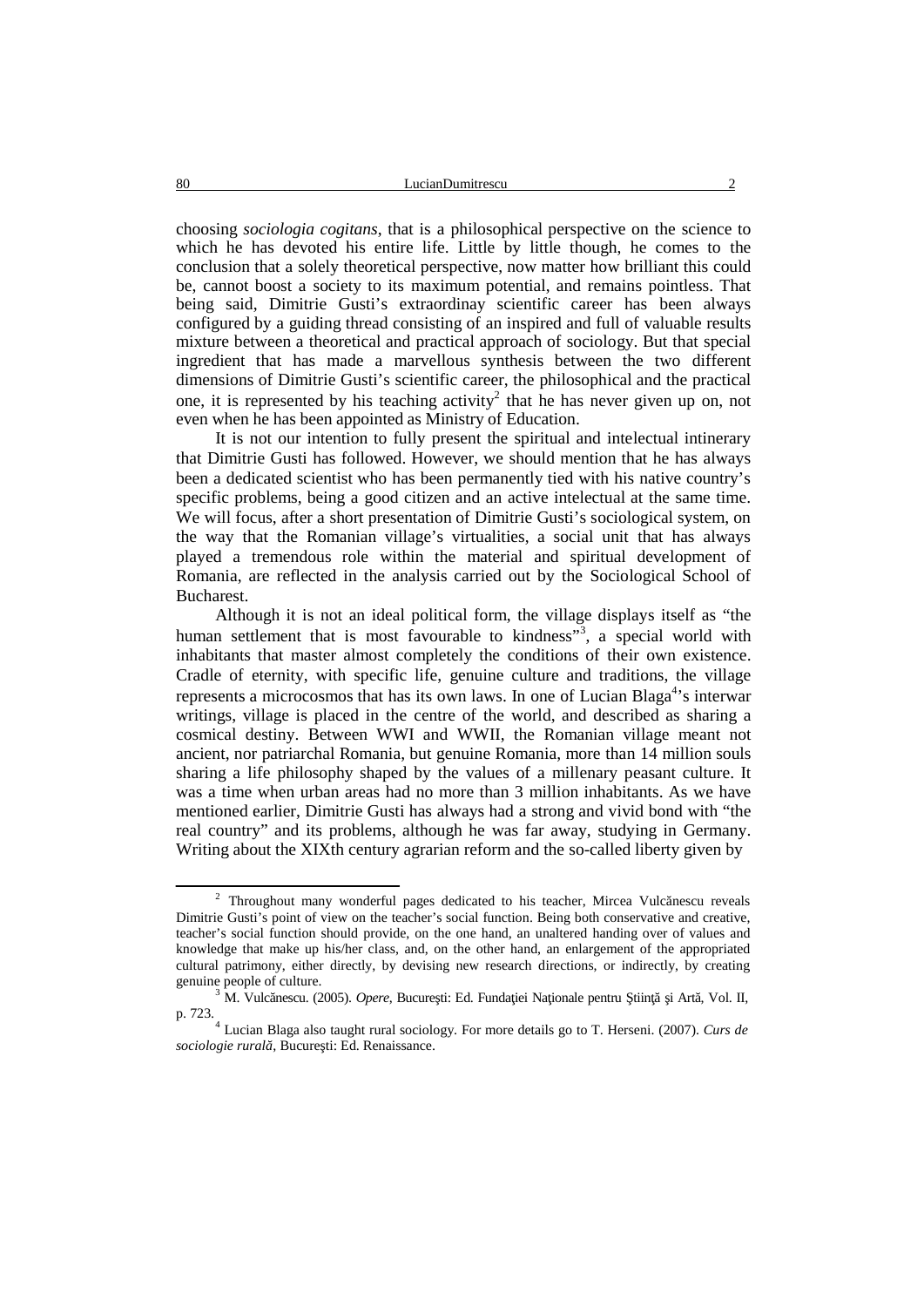this to the Romanian peasant, the brilliant student has purported that a reform that lacked peasants' right to get access to money funds, and also the right to bring cattle to forest and grass-land was only a deceit. Such a reform, that had been tailored by "the legal country", a legal country that had been always blind when dealing with peasant's problems, could have brought not liberty, but famine and death.

Monographical movement, field sociological research with multidisciplinary character, but also a sociological doctrine  $-$  a particular way of understanding the role of sociology –, the Sociological School of Bucharest founded by Dimitrie Gusti tried to understand the Romanian village from inside its own world. The main purpose of the monographical sociology is to try to understand the meanings and the problems of a particular world, placed by its inhabitants in the centre of the world, and also to identify its development possibilities.

For Frenchman Le Play, the sociological monograph was just a research method. Imbued with Gusti's brilliant way of thinking, the sociological monograph has been given a new status. It hasn't been just a research method, but a sociological system, too.

# **DIMITRIE GUSTI'S SOCIOLOGICAL SYSTEM. SHORT PRESENTATION**

Different both from ethics, science of the ethical ideal, and politics, science that studies the system of means necessary to achieve future society's social and ethical norms, sociology has been defined by Dimitrie Gusti as the way of knowing the present social reality. The founder of the Sociological School of Bucharest firstly presented his sociological system in front of a Romanian audience on the occasion of the maiden lecture of *The Greek Philosophy's History, Ethics and Sociology* class held at the University of Ia i on 08.04.1910.<sup>5</sup>

From Gusti's point of view, understanding social reality actually means to explain human social life, a comprehensive approach that necessarily starts from individual. Although the border between individual and its physical-biological surrounding reality is mapped out by certain characteristics such as *self consciousness* and *will*<sup>6</sup> , Dimitrie Gusti stresses the role of *sympathy*, the most

<sup>&</sup>lt;sup>5</sup> Starting from 01. 04. 1910, Dimitrie Gusti became full professor of the Greek Philosophy's History, Ethics and Sociology Department at the University of Ia i, being transferred 10 years later to Bucharest, where he was given the Sociology, Ethics, Politics and Aesthetics Department at the University of Bucharest. <sup>6</sup> *Self-love*, the way that every individual takes act of his own identity, *sympathy*, thanks to

which every individual can be more than himself, and *religionsity*, pious feeling towards mystery, are the three fundamental dimensions of *self-consciousness* that along with *will* separates human nature from animal nature. According to Auguste Comte, says professor Ilie B descu, there are three elements of human nature, namely, activity, feeling and inteligence, for every one of these existing a corresponding social force in every society: material force, moral force and intelectual force. For further details see Ilie B descu. (2002). *Istoria sociologiei. Perioada marilor sisteme*, Bucure ti: Ed. Economic, Vol. I, p. 88.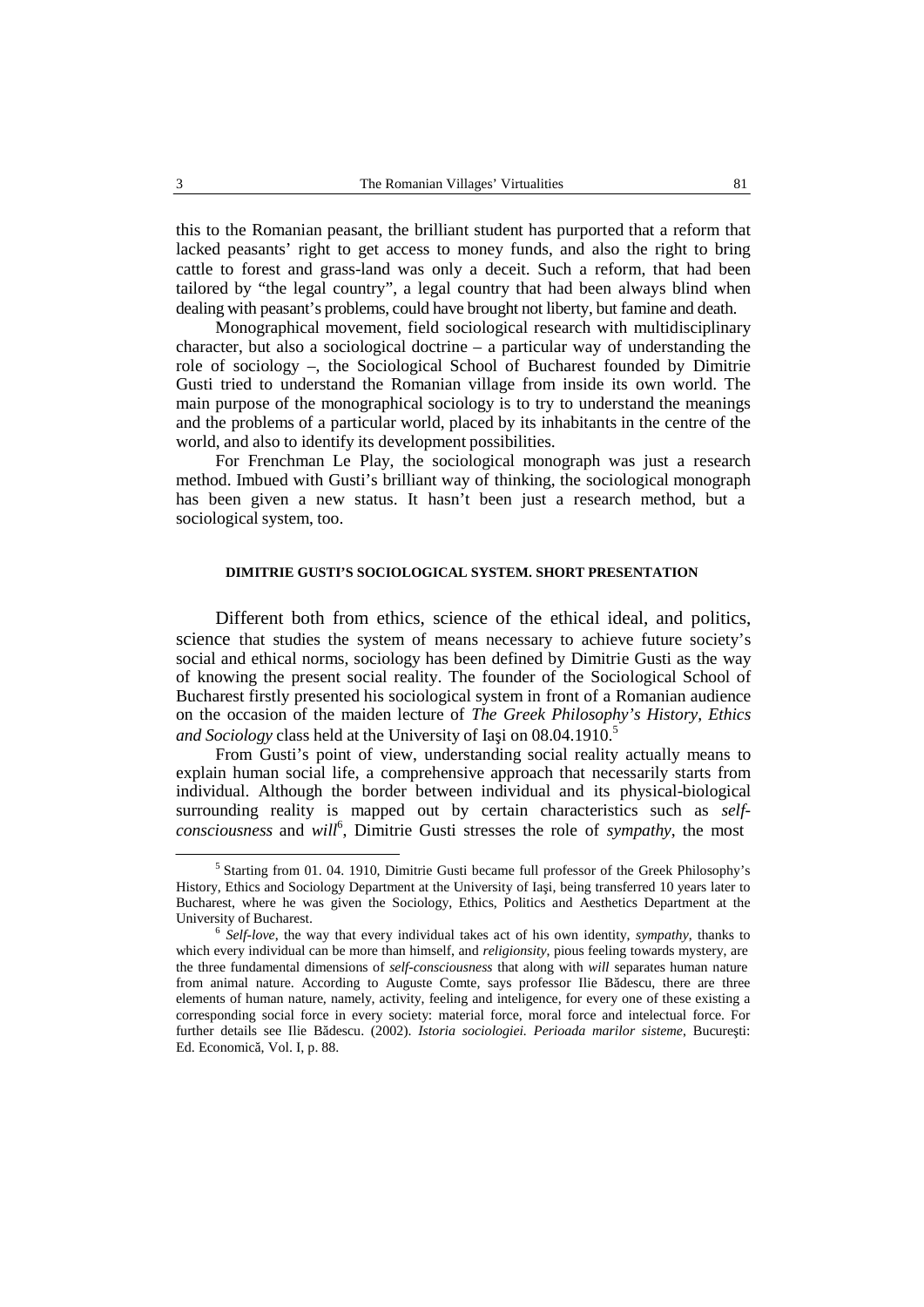important ingredient of the so-called *sociological apriorism*, namely, individual's ability of being social before entering any association. Due to the structure of human consciousness, every individual, contends Gusti, is a possibility of society, as well as society which, thanks to sympathy, finds itself in every individual as a virtuality.<sup>7</sup> This is the point where the Romanian sociology no longer goes along with the French one, according to which society is a reality outside individuals<sup>8</sup>, a coercive reality that affects every individual. In Gusti's sociological system, society is depicted as a spiritual-objective reality, and not merely as a psychological one.

Society becomes visible through its *social units*, groups of humans that live together. Groups, communities and institutions are just a couple examples of social units. In Gusti's sociological system every social unit, regardless of its size, is characterized by a round o'clock activity which is called *social manifestation*. In order to fulfill every human being's spiritual and material needs, every social unit unfolds particular activities. Subsequently, one can observe, on the one hand, economic manifestations, and, on the other hand, spiritual manifestations or activities that reflect individual's superior needs. Because these activities represents the very baseis of Dimitrie Gusti's sociological system, they have been named *constitutive activities* by the Romanian scientist. There is also another group of activities meant to harmonize the antagonic goals that the constitutive activities usually aim at, that is society's *regulative activities* or manifestations which consist in *political activities* – leadership, organization and administration – and *juridical activities* – which regulate rights and obligations. The last group of activities have a special importance for social reality because, according to D. Gusti, they make it last.

Sociology aims not only at depicting social manifestations, but, as an explanatory science, also tries to find out their roots. In the explanatory model tailored by Dimitrie Gusti, the factor responsible for the appearance of the four mentioned above social activities is *social will*, "a dynamic complex of values, goals and means, the social action's atitudinal basis, foundation and expression of socialization".<sup>9</sup> Social will, that is every human's will in accordance to a social goal, updates the society's virtualities that are named *frames* in Gusti's sociological system. In the absence of social will, society would be only a possibility, because social will is the dynamic factor of every social reality, its very essence. What makes social will that important is the fact that through it every society's frames, the so-called virtualities, are transformed in social activities. This process that makes possible the transformation of society's frames in economic, spiritual,

<sup>7</sup> Aristotle starts with the premise that humans are *zoon politikon*. It means that every human is a social being due to his nature. That is why, humans take part at social life not out of interest, but because of their very nature. He also adds that an individual that doesn't have the desire to live in society is not a human being anymore, but either God or animal. From Nitzsche's point of view, such an individual is neither God, nor animal. Just a philosopher.

<sup>8</sup> See Emile Durkheim's social facts theory. <sup>9</sup> D. Gusti. (1969). *Opere*, Bucure ti: Editura Academiei, Vol. II, p. 27.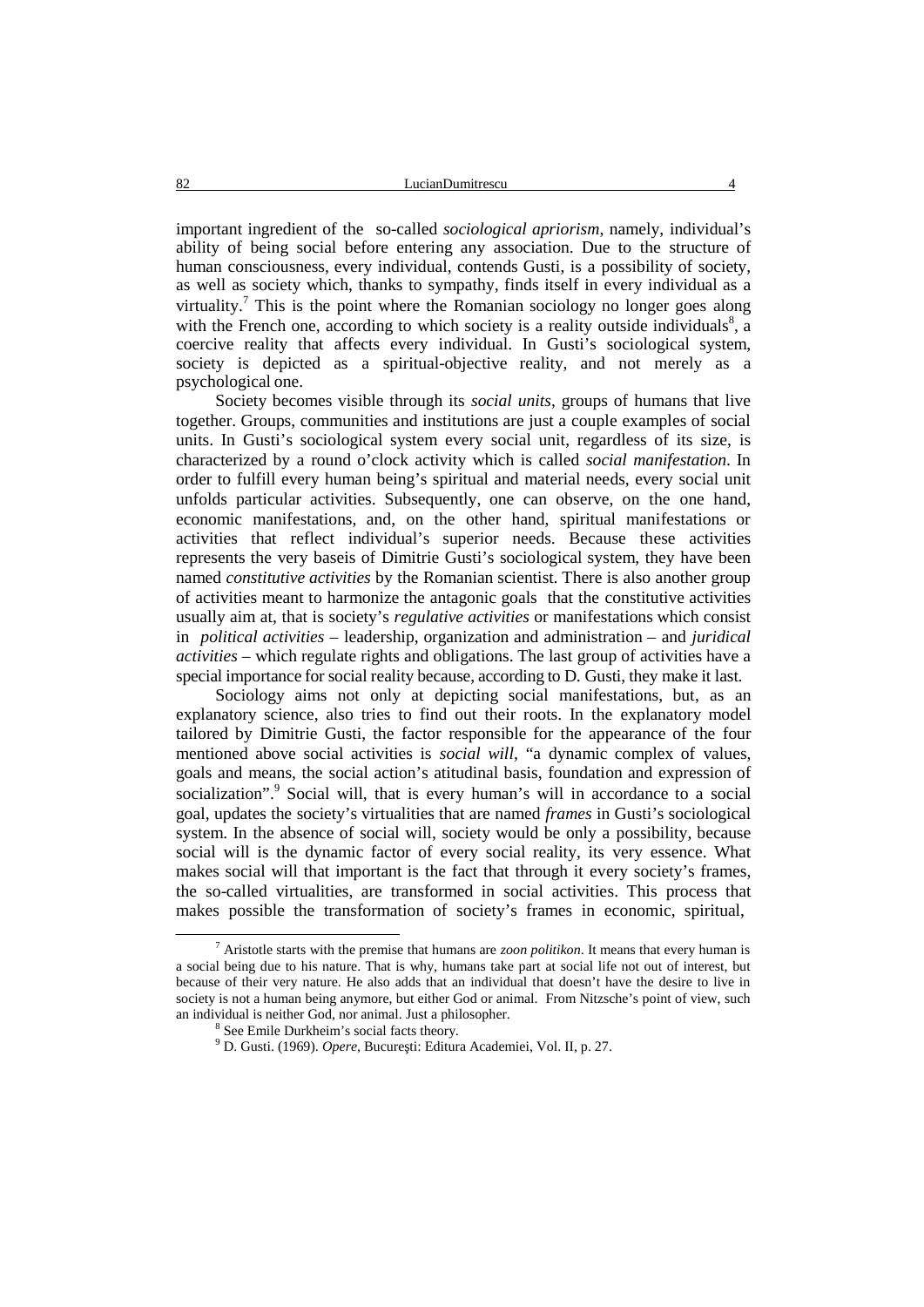political and judicial activities through social will is called *social actuality*. It is of great importance to mention that social actuality is always influenced by the society's current dominant values and also by the height of contemporary social goals.

Dimitrie Gusti has succeeded in shaping a typology of the social life's conditional factors that are eventually arranged in four classes: *the cosmic frame, the biological frame, the psychological frame and the historical frame*. One should notice the similarity between the number of social activities and the number of frames, an exact correspondence being established between the type of a certain frame and the type of social activity. Whilst the cosmic and the biological frame reflects one society's environmental particularities, the psychological and the historical frames are considered spiritual frames, that is society's traditions and also its collective spiritual phenomena. Meaning one society's virtualities, the frames are just an outward conditioning<sup>10</sup> of social actions, social processes and social phenomena, the inward conditioning being represented by the group's social will. In the mean time, due to a self-determination of social life, society benefits from a certain autonomy with respect to its frames, an autonomy given by society's influence upon its frames through social manifestation.

It is not our intention to make an exhaustive presentation of Gusti's sociological system, but our article will definitely be incomplete without mentioning the *law of sociological parallelism*. Its first component refers to a parallelism relation between the frames and the social will which indicates that social life is the result of a necessary symbiosis between the frames and the social will.<sup>11</sup> There is also, as a second dimension of this law, a parallelism between the frames, which means that social life is conditioned notonly by one frame, but by all four frames in the same time. And last, but not least, the third component of Gusti's law of sociological parallelism shows a parallelism that takes place between the four social manifestations, meaning that every society is characterized by all four activities which are interdependent, but irreducible to one another.

Traian Herseni and Mircea Vulc nescu's perspectives on Gusti's sociological system make it more comprehensible. That is why, the following paragraphs comprise the thoughts of these two significant members of the Sociological School of Bucharest.

According to Herseni's standpoint, every social life has an existence that is conditioned by three different moments: the social will, the social activities and the society's frames. Much attention it is paid in Herseni's writings to the relation between the three moments mentioned above. " The relation between social will and social manifestations is the relation between an individual and its deed. Social manifestations are just the expression of the social will that supports them, which entails the need to stress two issues: the social will is characterized by its

<sup>&</sup>lt;sup>10</sup> We emphasize the fact that Gusti believes that the frames are just conditionings, but not causes of social life.<br><sup>11</sup> Gusti's formula of social life: W (will) + F (frames) = Social Manifestations (SM).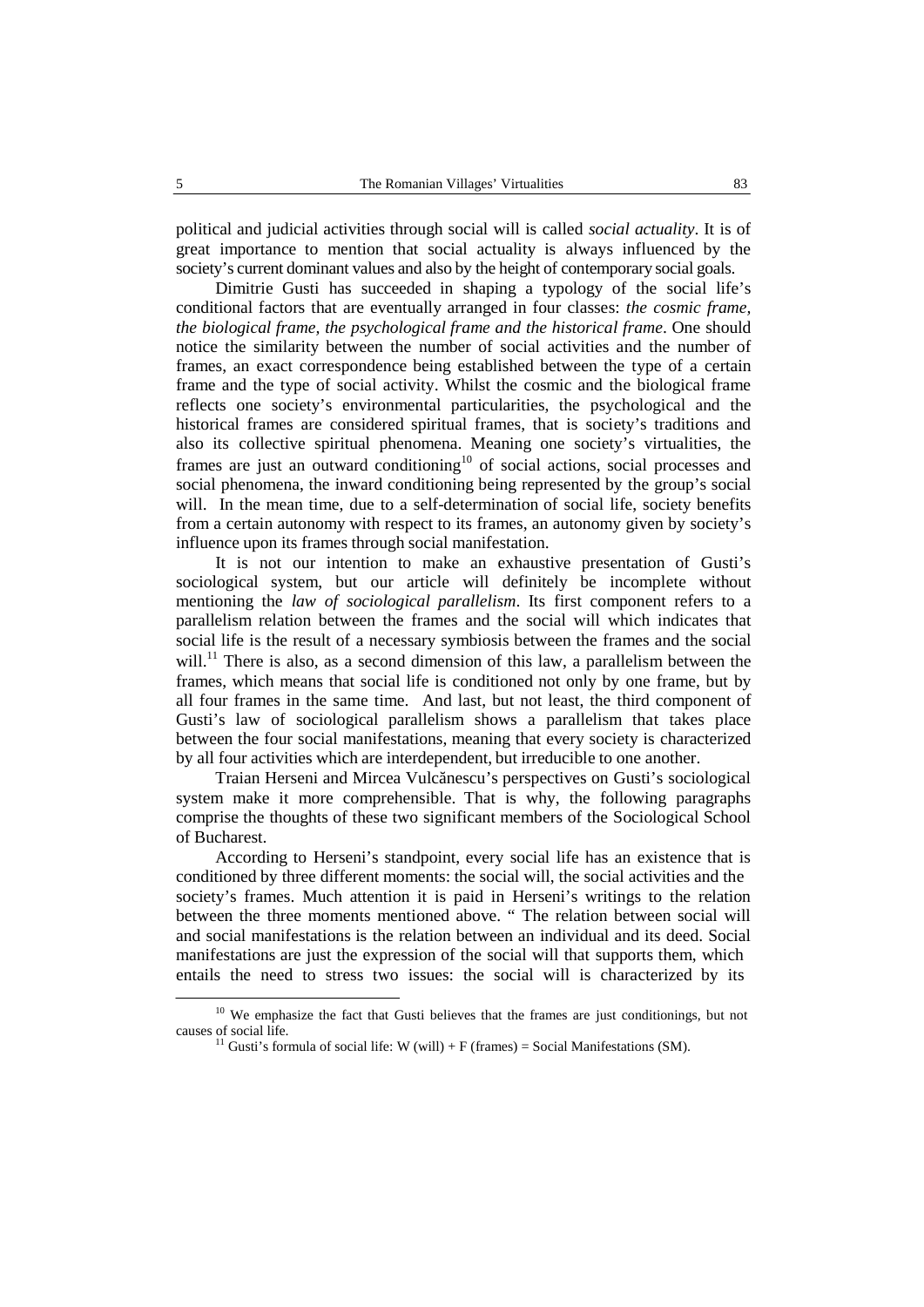manifestations, and manifestations have an inward causality in the social will's active nature. The relation between manifestations and frames is the relation between activity and its conditioning".<sup>12</sup>

In the pages of *The History of the Romanian Sociology*, Traian Herseni states that Dimitrie Gusti's sociological, ethical and political system has always had a unique brightness in Mircea Vulcanescu's commentary. The founder of the Sociological School of Bucharest was a remarkable organizer, but, according to Herseni, was not that brilliant at writing. Mircea Vulc nescu, known as the economist and the philosopher of the Sociological School of Bucharest, perceived the social will as a reaction towards the frames' influence on social life, the outgrowth being represented by social manifestations. According to Vulcănescu's perspective on society, which is very close to Gusti's one, one society's frames are just conditionings and not causes of social life, whilst social will is endowed with its own ability to react. It is interesting that from Gusti's point of view social manifestation is obtained by adding social will to the frames. Vulc nescu shares a different perspective on the social manifestation's formula. In his opinion, the social manifestation are not obtained by adding social will to the frames, as Gusti thinks, but by multiplying social will and the frames:  $W$  (will)  $\cdot$  F (frames) = Social Manifestations (SM). Subsequently, it results that SM/F =W.

Here is a short presentation of a schema drawn up by Vulc nescu which shows how the frames influence the social will and how this one answers back.

| <b>FACTOR</b>  | <b>FRAME</b>  | <b>ACTION</b> | <b>REACTION</b>   |
|----------------|---------------|---------------|-------------------|
| <b>SPACE</b>   | cosmic        | nature        | culture           |
| <b>LIFE</b>    | biological    | race (type)   | selection         |
| SPIRITUAL LIFE | psychological | coercion      | autonomy tendency |
| TIME           | historical    | tradition     | innovation        |

By including all social reality's elements in his theoretical model $13$ , Dimitrie Gusti has tried to offer an unitary perspective on society. This is how all unilateral scientific attempts of explaininig social life have been shadowed, because the results of partial sociologies, such as historical sociology, geographic sociology, biological sociology and social psychology, become worthy only within a synthesis.

In the following sections of our article, we are going to present an analysis tailored by the Sociological School of Bucharest, in accordance with Gusti's theoretical model, regarding the virtualities of the Romanian village. It is an appropriate moment to pinpoint the difference between virtuality and possibility. Traian Herseni purports that virtualities are inside humans, whilst possibilities find

<sup>&</sup>lt;sup>12</sup> Tr. Herseni. (1935). *Realitatea social* . *Încercare de ontologie regional* , Bucuresti: Ed. Institutului Social Român. p. 124.

<sup>&</sup>lt;sup>13</sup> Its particularity and value is given by the fact that it is both a research method and a thinking system. It is also a theoretical system that has been successfully tested while its inventor was still alive.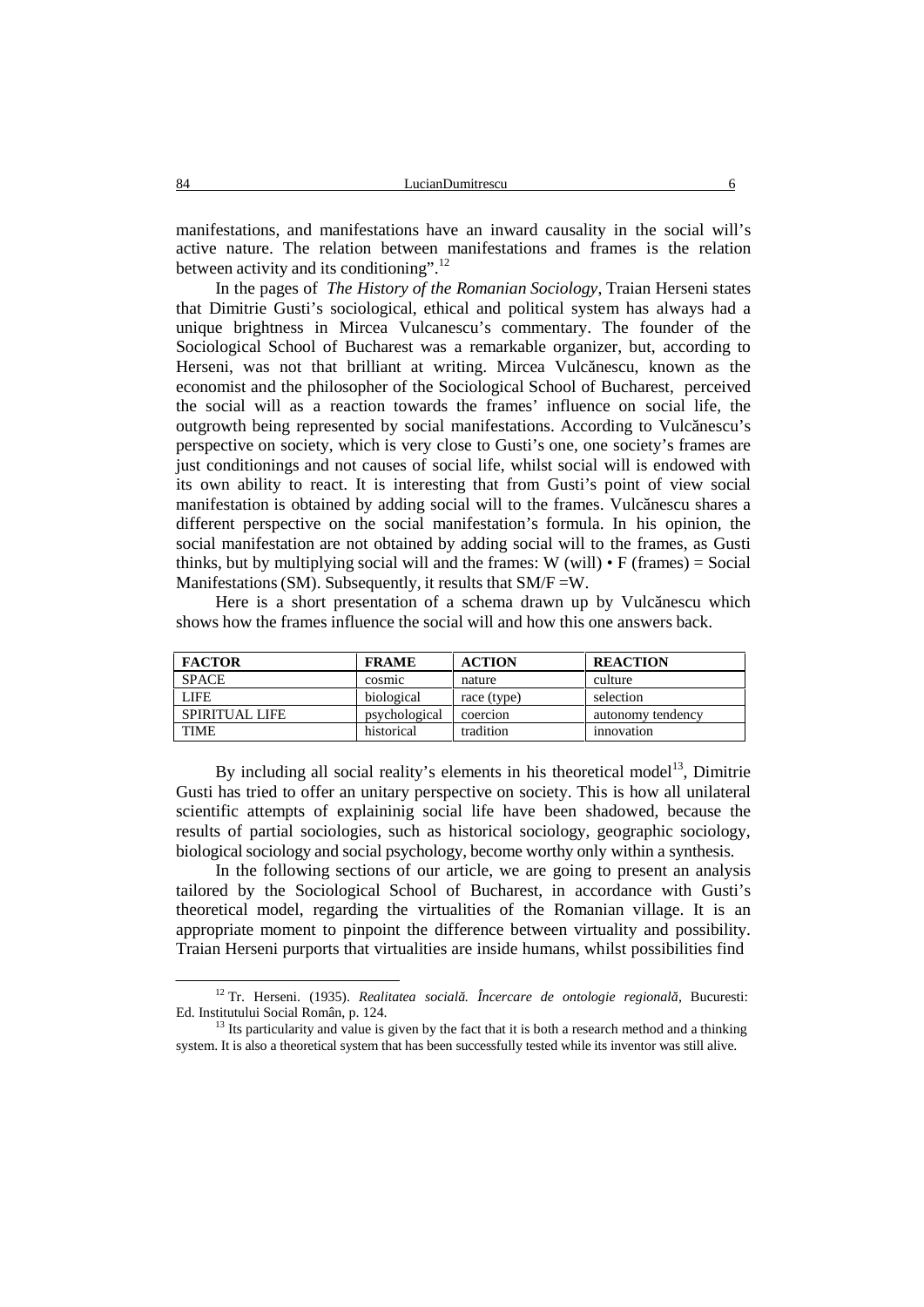themselves in the surrounding environment. In other words, one society's natural frames can have so many possibilities for which individual has no virtuality, but also the other way around. For instance, Herseni says that a Romanian, although he may have the virtuality of becoming a pilot, he cannot materialize it, because plains hadn't been invented yet. Consequently, although social life is conditioned by frames, it is eventually shaped only by those frames that correspond to the virtualities that one society's members have at a certain time.

### **THE COSMIC FRAME** 14

Defining geography, Simion Mehedin $i^{15}$  presents it as a science that tries to explain the connection among the four different covers of planet Earth: atmosphere, hydrosphere, lithosphere and biosphere, individuals being geographical agents of the last cover. We should say from the beginning that sociology pays attention to natural environment only from one perspective: its influences on social life.

There is an interesting and productive clash between sociology and geography, a polemic discussion that has been initiated by George Vâlsan's article <sup>16</sup> *Sociological Researches Analyzed from a Geographical Point of View*.

<sup>&</sup>lt;sup>14</sup> There is a good reason why Gusti has named one of the social life's conditionings the cosmic frame, instead of geographical frame. In his sociological system, the cosmic frame illustrates the influence that the whole universe has on society, the cosmic frame being more comprising then the geographical one.

<sup>&</sup>lt;sup>15</sup> We mentioned earlier in this article that Dimitrie Gusti is the founder of the Sociological School of Bucharest. Simion Mehedin i has set up the Romanian school of geography, whilst Vasile Pârvan has laid the foundations of the first school of archaeology in Romania.

<sup>&</sup>lt;sup>16</sup> Vâlsan along with Petre Andrei are both very critical towards the monographic sociology. In the geographical researches the monographic method is used quite often, says George Vâlsan. He adds that, in geography, field researches are classified as pedagogical researches and scientific researches. A small number of participants and a long period spent on the field, with a return possibility for the researcher, are only a few aspects that characterize the monographic research carried out by geographs. There are many similarities between the comprehensive effort of the monographic teams organized by the Sociological School of Bucharest and the geographical pedagogical researches, such as a large group of field researches and a short period of time spent on the field. According to Vâlsan, another shortcoming of the monographic researches carried out by the Sociological School of Bucharest is their aprioristic knowledge and the disturbance of the local communication environment. He concludes that the only significant monographs are the regional ones, those centered on local communities being less valuable from a scientific point of view. The reader should not forget Dimitrie Gusti's perspective on sociology, a science which aquires its meaning only by studying the largest social unit, that is the nation, which understanding starts from knowing the Romanian villages' particularities. With respect to Petre Andrei's critical standpoint towards the monographic research, the famous Romanian sociologist from Ia i purports that the Sociological School of Bucharest has never really carried out scientific researches, but rather reformist actions. That is why, concludes Petre Andrei, the sociological monograph is nothing else but a gathering of descriptive material.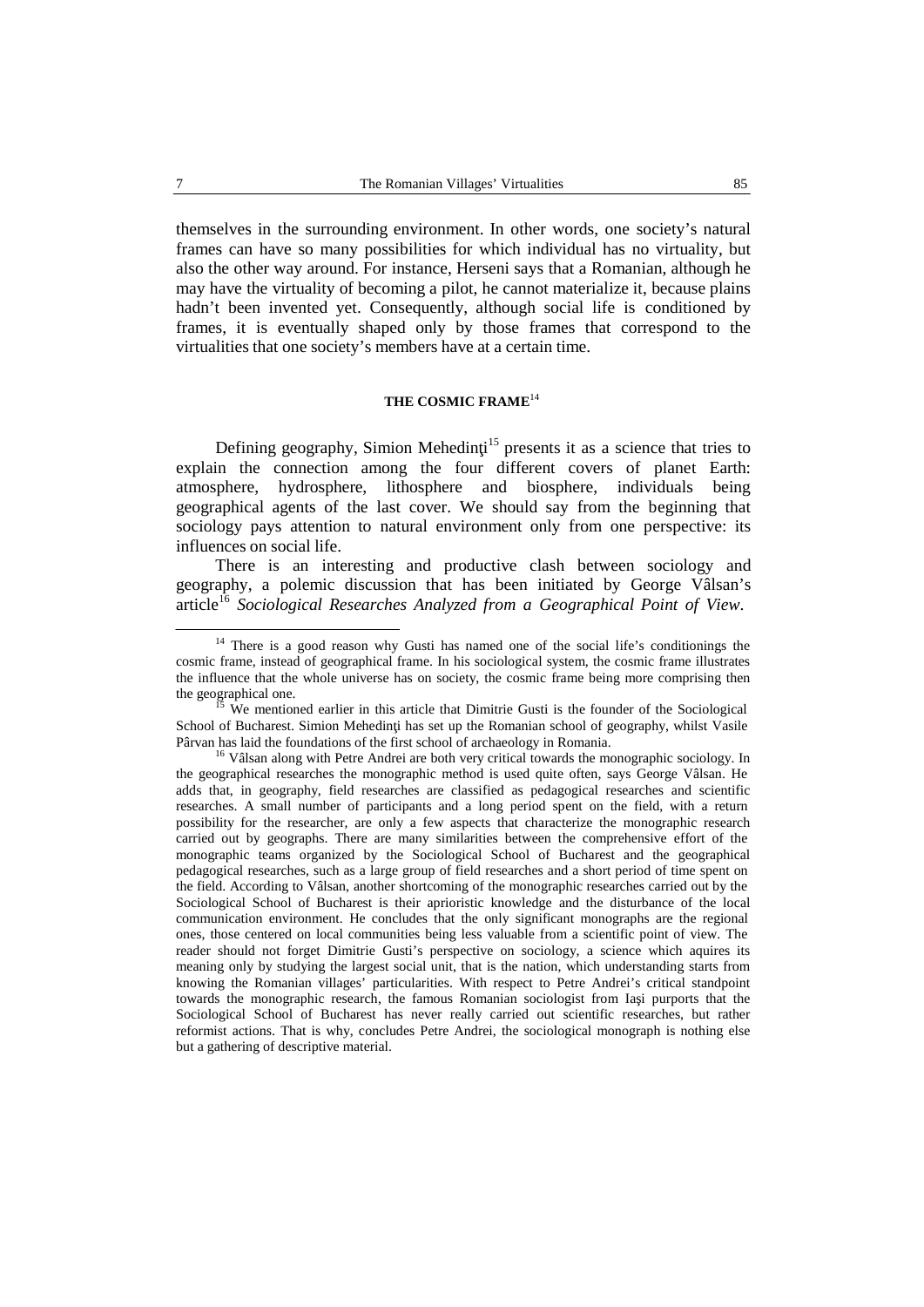Following the idea of Emile Durkheim, according to whom sociology's study object is similar to that specific to natural sciences, Vâlsan contends that this opinion of the French sociologist is out of question. He also adds, mentioning the way Durkheim has defined social morphology, that sociology assesses geography as a second-rate science. In order to be more specific, social morphology is a science that studies the social substratum. From the French sociologist's perspective, society's material form is the result of social division of labor. Consequently, there is no need of geography for explaining one society's morphology.

Being interested in the social function that the geographical factors could have, Ion Conea understands geography as the science of humanized landscape, stating that every natural region has its own personality. One can sense here the influences of Carl Ritter, a well-known German geographer from the XIXth century, according to whom landis a nursery school (*Erziehungshaus*) of human genre, the regional forms of relief profoundly influencing the life style.

But here is Dimitrie Gusti's perspective on the cosmic frame.

When studying one social unit's cosmic frame, sociology is firstly interested in explaining how one society influences its geographical outskirts, the way that a particular community leaves its mark on the environment. For instance, the sociology of space preoccupies itself with the study of one community's reactions towards its natural environment, in this particular science's study object being also included the way that natural resources and climate factors alters the inhabitants' life. Secondly, the effects that nature has on the village is of great importance for sociology. From this perspective, one very important research object is social life's rhythm in the rural areas. It is known that villagers' life has its own specific characteristics. In summer, the locals work quite hard, whilst in winter, on the contrary, because all the tasks related to agriculture have been already fulfilled, there is not much to do. Winter is a season when peasants' life rhythm is rather slow, a special attention being paid to traditional celebrations that make possible a return to a primordial time. Due to unfriendly weather conditions, that are not favourable to agriculture, much of the economical activities are directed towards the domestic industries. From daily's life perspective, the urban life finds itself at the opposite pole in comparison to the village. Whilst in the country the locals work hard in summer, townspeople usually take vacations. In the same time, important institutions, like school and Parliament, close their gates in summer.

Nature's socialization process, that is cultural intervention in nature<sup>17</sup>, having as a result farmed fields, wineries, orchards, drainigs and so on, means human interventions on nature, another point of interest for sociology with respect to the cosmic frame.

<sup>&</sup>lt;sup>17</sup> Humanized landscape – houses, roads, crops, deforestations, mines – means one village's vital space, according to Ion Conea.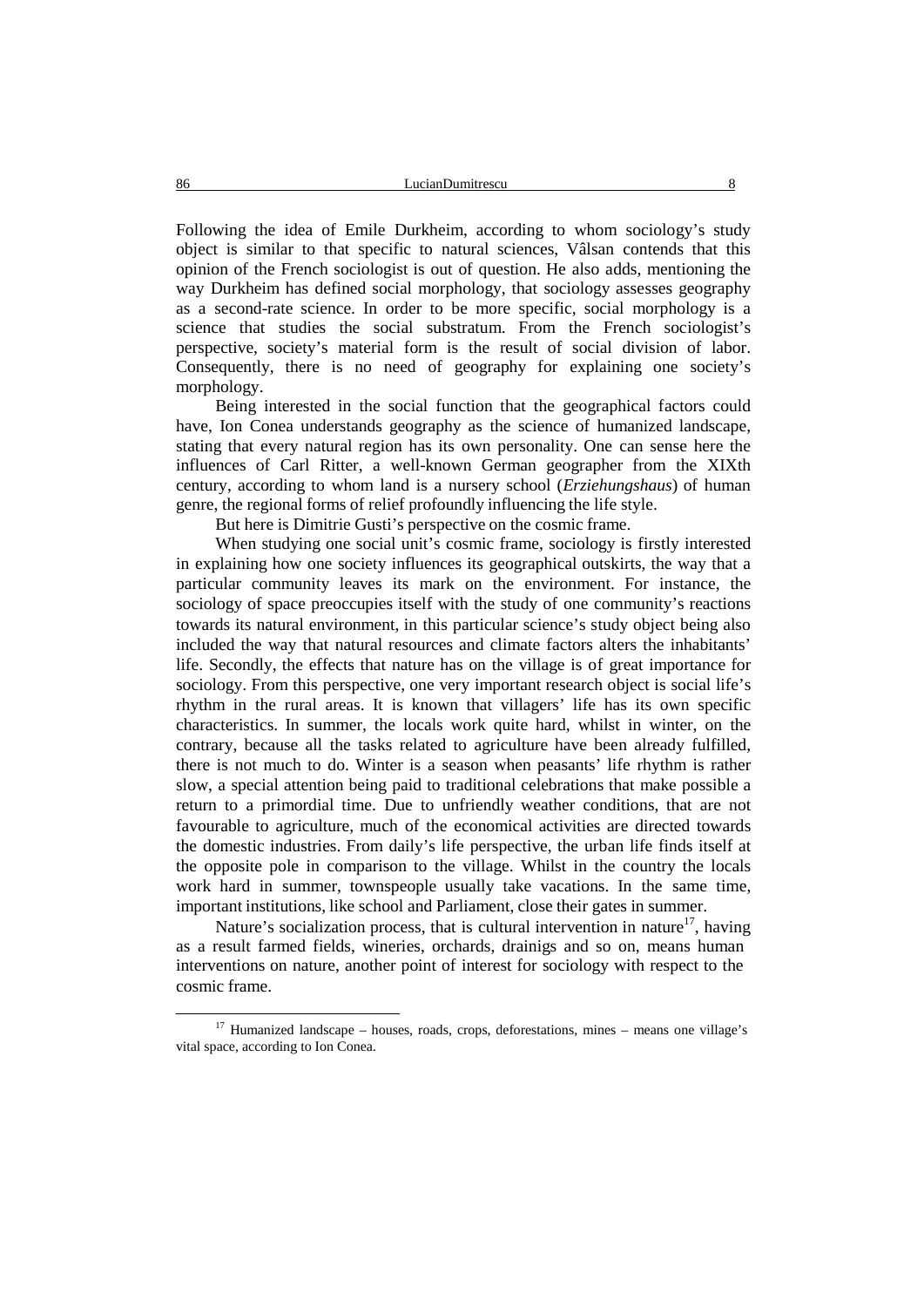The way that time flows in the village is a research subject that should also be encompassed in the cosmic frame, according to Ion Conea, one of the main authors of the Clopotiva Monograph. He advocates his opinion by stating that the local climate should not be approached only through data collected by meteorology institutes, but mainly through the locals' experience, the understanding of one community's special way of perceiving time being of great importance. And so it is, considering that the planning of locals' activities has been always influenced by time. That is why, the most suitable informants, in order to understand how the elapse of time is perceived in the country side, are the very locals.

The horizontal space, that is the cardinal points' issue and that of the world's regions, the vertical space, namely the problem of hierarchy and that of the outer space, and the perfection's issue, are nothing but projections of villagers' mentality on the cosmic frame, says Horia Bernea.

Although it plays an important role in every monographic research, especially for finding out one village's development potential, especially from an economical point of view, the importance of the cosmic frame should no be overestimated, considering that in Gusti's sociological system it is just one of the four conditionigs of the social life.

# **THE BIOLOGICAL FRAME**

The first attempts of explaining social life are based on analogies with the human body, sociology being dominated by biologism in the early stages of the  $XIX<sup>th</sup>$  century, a time when organicism and social darwinism theories were at their peak. But soon, the sociological point of view, that had revealed the characteristics of social life, gained ground, and made the once valued biological perspective on society look obsolete. However, Dimitrie Gusti has included the biological frame in his explanatory model of social life, this particular frame along with the cosmic one forming one society's natural frames. The main point of interest of this social life's second virtuality – what we shouldn't forget is that from Gusti's perspective one society's frames are just virtualities of social life – is represented by population. Sociology approaches population from both a quantitative and a qualitative perspective, being especially interested in the way that village's life patterns are affected by its inhabitants' life style. From a quantitative point of view, the most important aspects that draw sociology's attention to population's problems are represented by migration, population's structure and its transformations.

The Sociological School of Bucharest has always valued the monographic census, a census that has been usually carried outby specialists. Apart from being carried out by specialists, there is another important aspect that makes the difference between the official and the monographic census: the monographic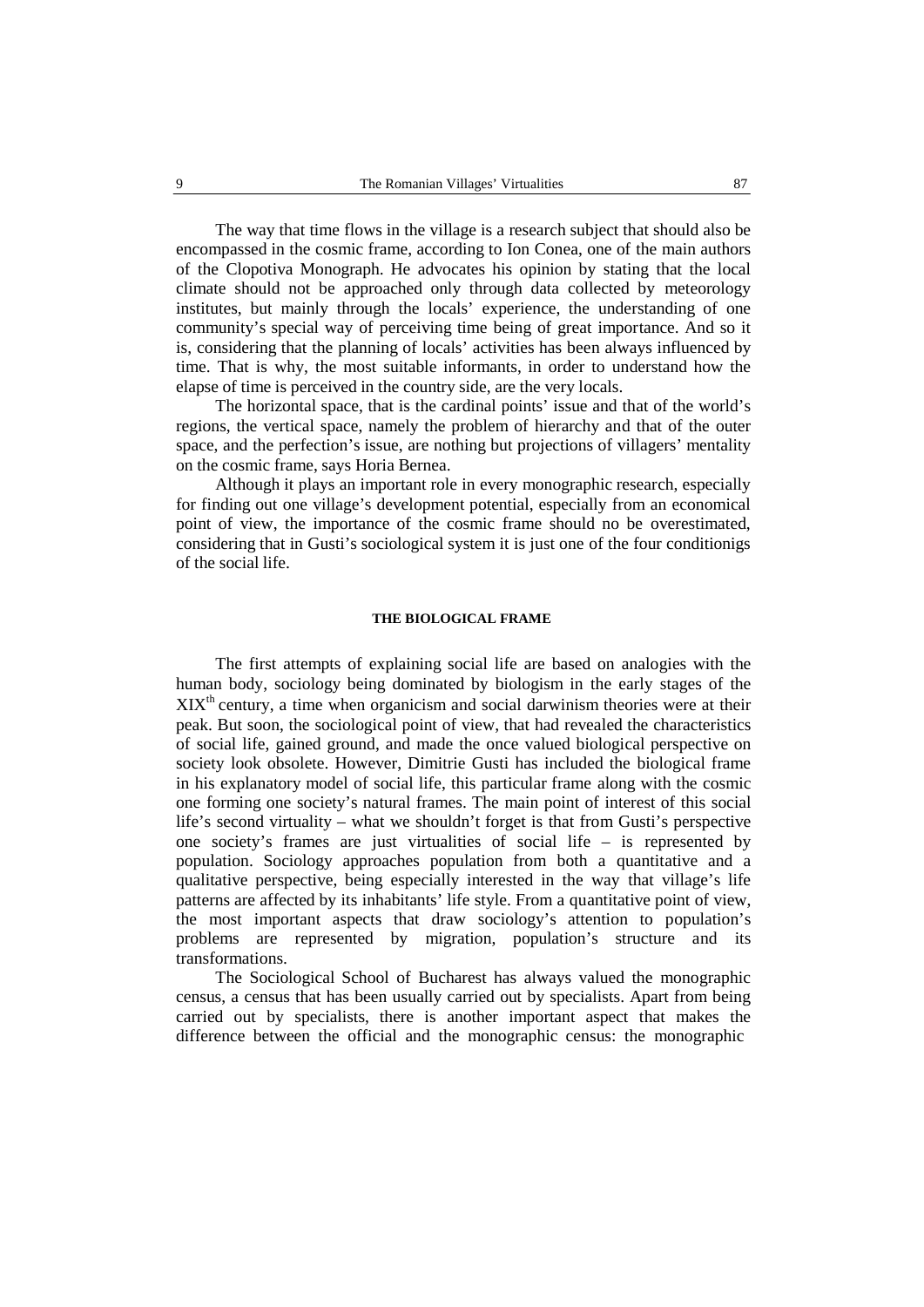teams' members, who carried out the monographic census, have taken into consideration every family's dead members, but also those locals that had left the village for good.

Every demographic census' objective is to provide data regarding a population's structure, that is the number of men, women and children, their age and cultural level. In comparison to demography, sociology is particularly interested in observing and explaining one population's influences on the village's distinctive life. For instance, a village characterized by a high birth rate looks more optimistically to the future, despondency, ossification and resignation being the characteristics of a village with a mostly aged population.

A large number of men, that is more significant than the number of women, has, as a consequence, an increased number of adulteries, quarrels among those who want to get married, and it also favours emigration to other towns or villages. We shouldn't forget to mention the opposed situation, too: one village's male inhabitants are outnumbered by women. The weakening of manners and a rapidly increasing number of unwanted children are just a few outgowths of such particular circumstances. This lack of balance between sexes plays an important role in expanding the number of bachelors and old spinsters in the population structure. Under these circumstances, most of those that intend to get married are clearly disadvantaged, both male and female inhabitants remaining further bonded with their parents and relatives. Peasant husbandry's central element is the family group which labor power derives from its structure and oldness. Economically speaking, one family's<sup>18</sup> most productive period of time is that when its children are able to work along with their parents. As mentioned before, young people that don't get married stay with their parents, and, as familiy's older members grow older, they have to work harder and harder in order to earn their living. Another important disadvantage of not getting married is also the lack of support at an old age.

When researching the biological frame, sociology pays special attention to the social effects of natality, nuptiality and mortality. In the countryside, families used to be characterized as fulfilled or unfulfilled depending on the number of children they had, a happy family comprising at least three children. On the contrary, less than three children and the death or the divorce of one spouse are just a few particularities of unfulfilled families.

Demographic problems don't have only villages with population deficits, but also those ones that have to grapple with an extra population which they cannot support. Villages with population deficits face a gradual diminution of all their social and economic activities, which eventually leads to the village's extinction.<sup>19</sup> Under such unfortunate circumstances, local life's resurection is possible only through a population brought from other areas, marriages with the locals,

<sup>&</sup>lt;sup>18</sup> We refer to the maximum labor quantity that a husbandry can have at its disposal at a certain time. <sup>19</sup> "The Banat is the Romanian people's graveyard". Simion Mehedin i.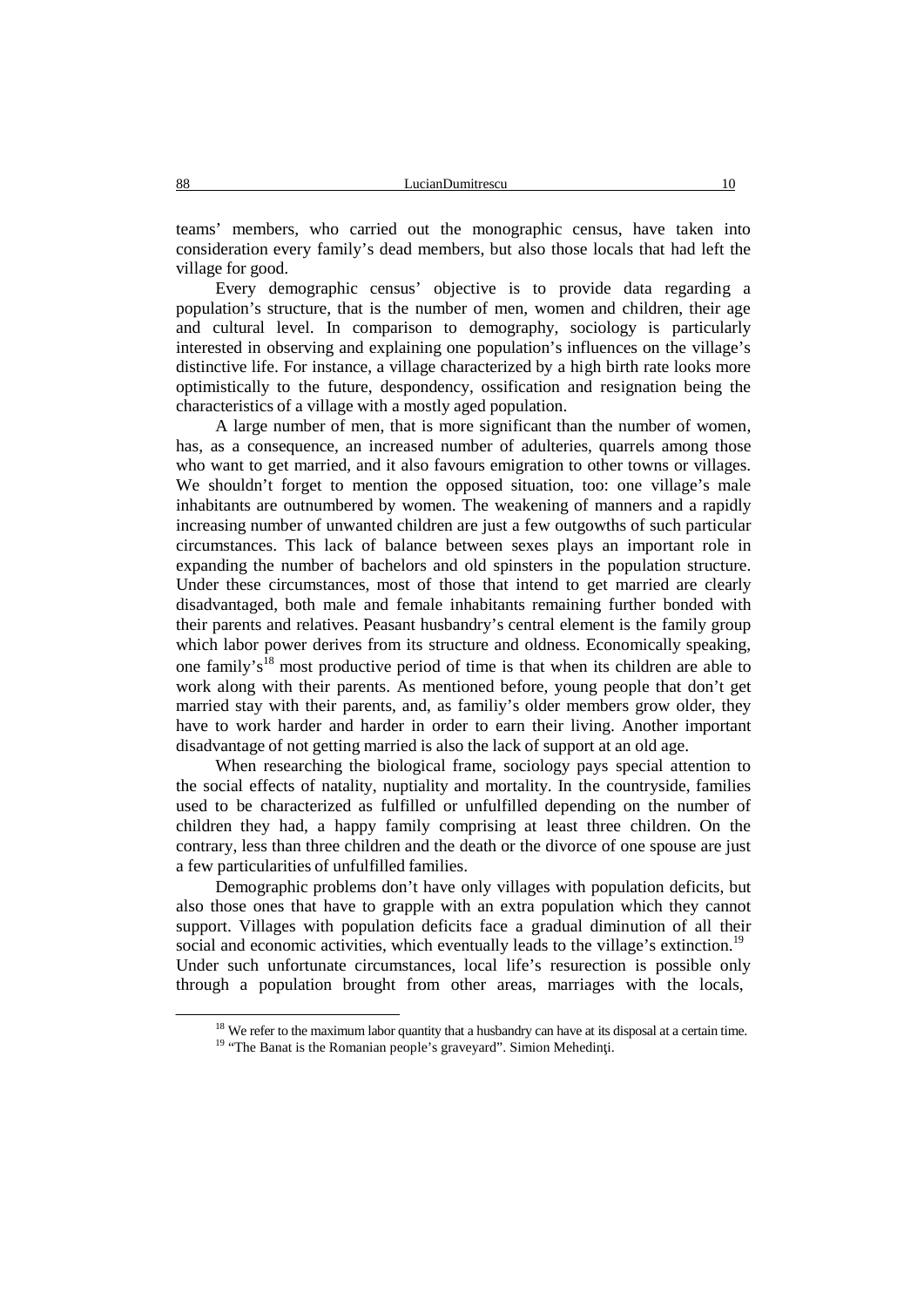colonization and new jobs created by different investors being a few solutions. But special problems have overpopulated villages, too. These ones have to deal with a significant lack of balance caused by the local resources scarcity that cannot support villagers' consuming needs, a sad situation that spurs the inhabitants to migrate, especially the young ones. But migration is not always an option. Low industrialization and arable field that is hard to find in other areas are far from being good reasons which may convince someone to migrate. Consequently, a permanent crumbling of property leads to poverty, starvation, social and spiritual decay.

# **THE PSYCHOLOGICAL FRAME**

As one of the social facts' conditionings, but not a social fact in itself<sup>20</sup>, the psychological frame is displayed by Gusti's thinking system as another factor that influences social life. For instance, public opinion $^{21}$  is an important dimension for both the psychological frame and spiritual social activities. Public opinion's manifestation and forming way are aspects related to the psychological frame, whilst public opinion's significance and the way it configures one society's political, moral and economic life are aspects that play an important role from social activities' perspective.

The psychological frame's main point of interest refers to the village's specific mentality. According to Traian Herseni, one village's psychological structure is the most important conditioning of its social manifestations. Unlike the historical frame, that aims at disappeared and also still surviving social phenomena, no matter what their actual form is, the psychological frame's research has to cope with this particular frame's striking actuality, the existing differences between one village's psychological virtualities and its spiritual manifestations being quite difficult to notice. In other words, one social unit's virtualities may also display themselves as social manifestations, namely as social facts, a suitable example being represented by collective social phenomena. However, it is out of the question that, opposed to the psychological frame, are every individual's spiritual traits, such as intelligence and sensitivity.

Sociology shows a special interest in villagers' mental abillities, and, from this perspective, carries out different IQ, personality and manual abillities tests. It pays also particular attention to the locals' ideas, feelings and life philosophy, all these elements of the spiritual life playing a significant role when it comes to

 $20$  A frame, as one society's virtuality, is just a potential social manifestation, a possibility for a social fact.<br><sup>21</sup> In the countryside, public opinion is thought to be the very "mouth" of the village,

sometimes playing vulgar role of gossip and intrigue, but being also an important mean for the values' dissemination.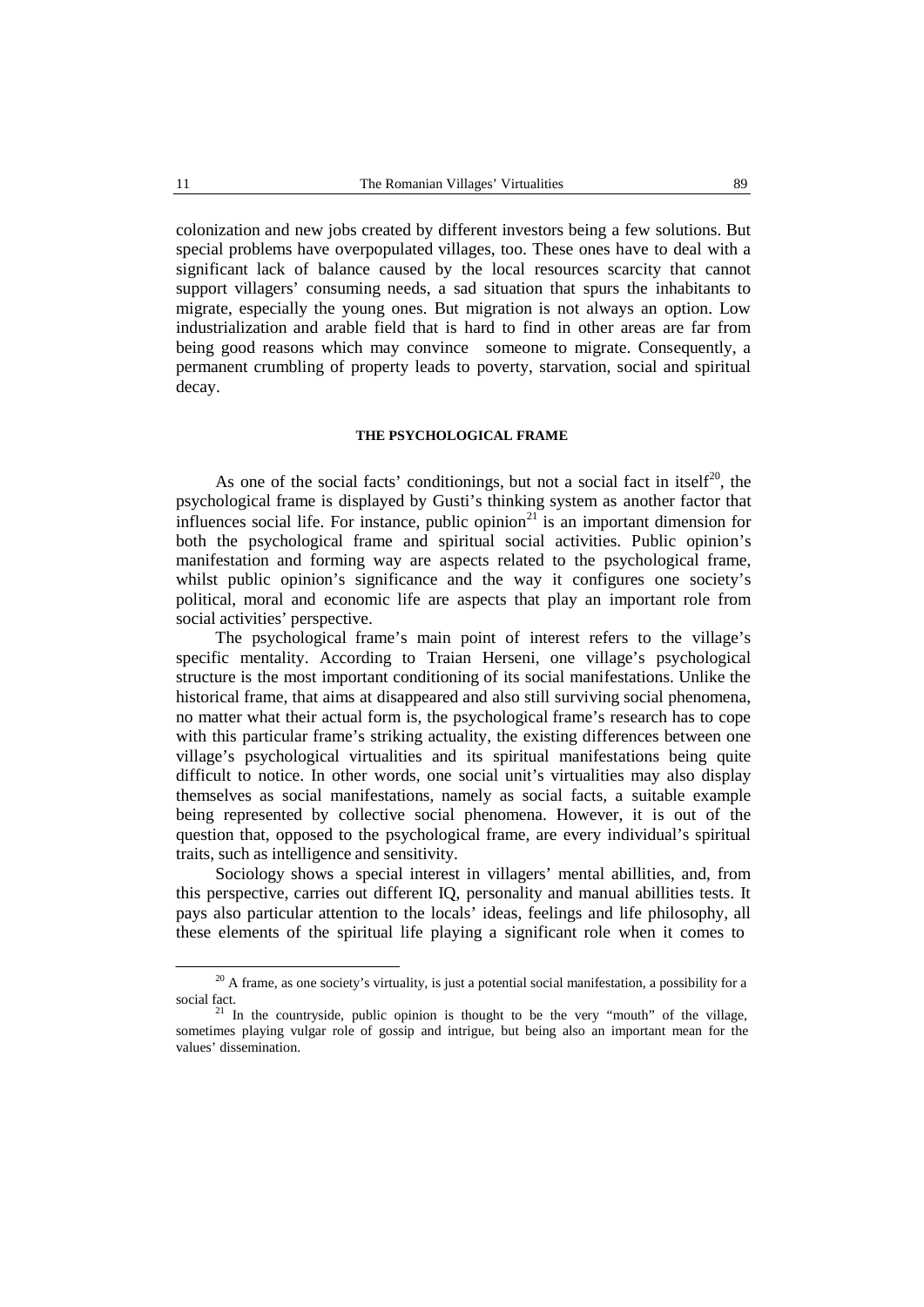90 LucianDumitrescu 12

analyzing the psychological frame. Unlike psychology, for which all individuals have an equal importance, sociology makes some discriminations, for there are important differences from one individual to another with respect to the mark they leave on social life. That is why, a classification has been made, a classification that encompasses, on one hand, social life's preserving and intesifying actors, and, on the other hand, social actors that are responsible for spreading social phenomena, sociology always showing a great interest in the innovators<sup>22</sup> of the economic, spiritual, judicial and administrative life.

Mircea Vulc nescu, who has tried to imbue Dimitrie Gusti's sociological system with a phenomenological approach, is one of the interwar sociologists that has undertaken studies related to the autochthonous spiritual substratum. In his brilliant analysis, the philosopher and the economist of The Sociological School of Bucharest, displays the Romanian soul as an "architecture of temptations", the local spirituality's outward layers being represented by temptations, understood as marks left throughout the centuries on the very essence of the Romanian soul by different people that had travelled all over our country. Paraphrasing one of Valéry's pieces of witicism, according to whom culture is what somebody still has after she/he had forgotten everything, Vulc nescu states that the primordial layer of the Romanian soul has Thracian origins, other influences, such as the Slavic, Byzantine, Greek, German and French ones, meaning just,"superficial egos" of the local soul.

In one of his writings, Constantin Noica purported that the Romanian soul had become agrarian for no more than one hundred years, better stated since 1829, when diplomats of the Ottoman and the Russian Empire signed a peace treaty in Adrianopole. According to tefan Zeletin, 1829 is the starting point of the forming process of a new social class in the Romanian Principates, that is the bourgeoisie. These historical circumstances urge Constantin Noica to ask himself whether the genuine origins of the Romanian soul are pastoral, instead of agrarian. Following the guiding thread of Traian Herseni's book *Pastoral Sociology*, which pages indicates that all superior forms of Romanian culture, such as traditional fairy tales and doina songs, are the result of pastoral loneliness, Noica gets more and more convinced that the Romanian peasant culture has pastoral roots. The well known Romanian philosopher's standpoint grows even more forceful thanks to Ovid Densu ianu, who contends that Romanian peasant culture, in its creative stages, has had a pronounced pastoral aspect. For instance, says Densu janu, why should most of the popular poems talk about forest if they were created by an agrarian culture? If the traditional peasant culture had been agrarian and not pastoral, autumn should have been more valued than spring, but it is exactly the other way around.

Without clearly indicating the pastoral basement of the Romanian soul, Mircea Eliade states that spring is the season that best corresponds to the local spirituality: "Faith's inconstancy looks more like spring's inconstancy – not like

 $22$  Innovators are valued depending on the particularities of the social changes they facilitate. creators being considered more important than imitators.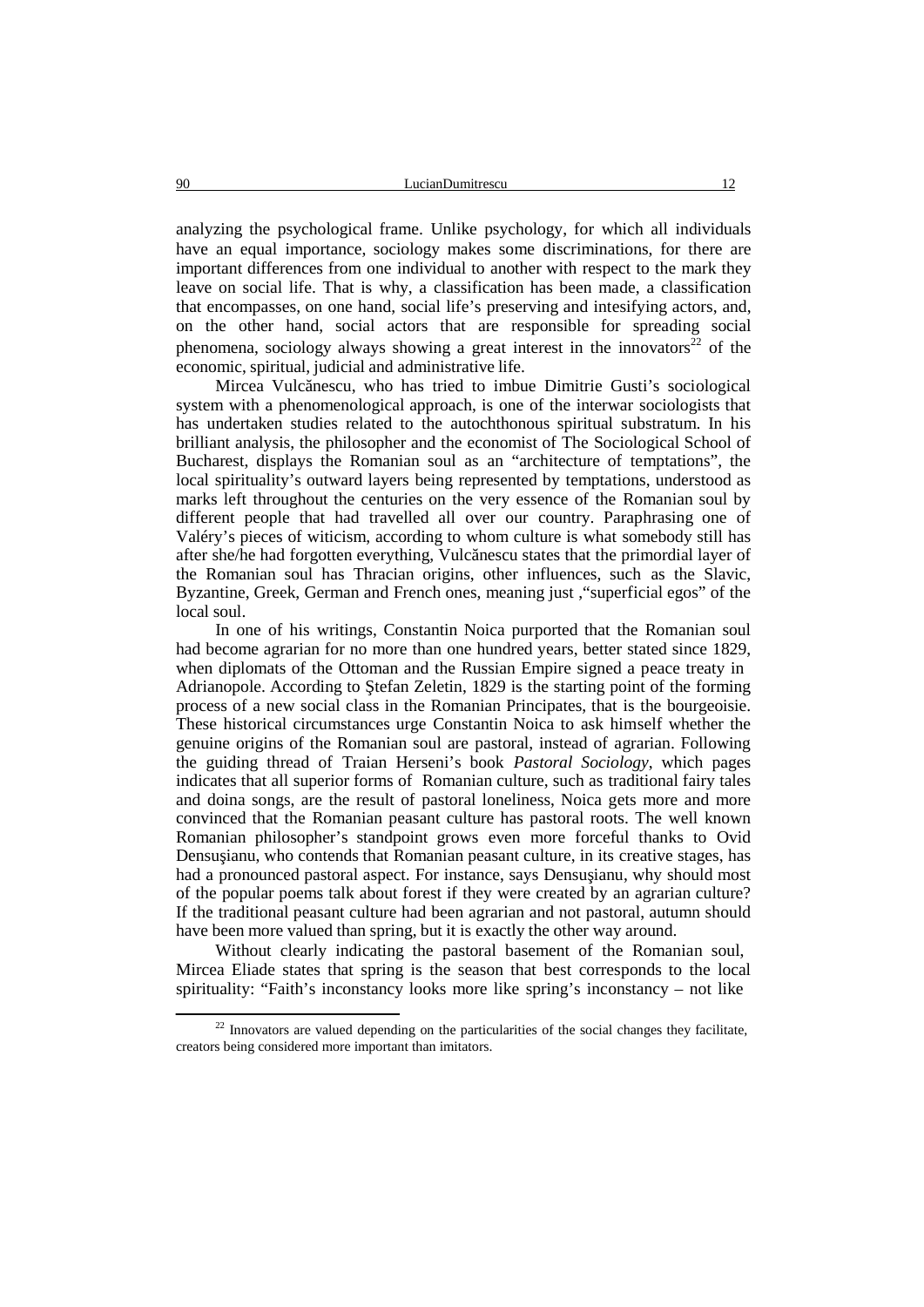destiny's implacable law. And if we were to find a season that matches the Romanian soul, that would undoubtedly be spring".<sup>23</sup> Nevertheless, these discussions about one people's soul, warns Lucian Blaga, have a tricky base, especially for those that are not enough acclimatized with the thin air specific to the higher regions of the knowledge pyramid, because the dialogue parteners find themselves on the realm of ineffable meanings.<sup>24</sup> Paying attention to the warning adressed by the author that places the village in the centre of the world, endowing it with a cosmic destiny, we go back to Traian Herseni's analysis regarding mentalities, that is the very gistof the psychological frame.

Showing a distinctive interest in the villager's economic, religious and scientific mentality, Herseni reveals two main characteristics of the dominant economic mentality in the country side: the lack of interest towards profit and the synonymy between welfare and what it is strictly necessary. Driven by the urge to buy and sell as little as possible, the Romanian peasant has an autarchical economic behavior. That is why, goods or capital accumulation appears to be senseless to him. That is why, there is a significant cleavage between farmer's life philosophy and peasant's mentality.<sup>25</sup> Subsequently, we can understand better now why the the peasantry has been always depicted as a "destroyer of machines", a rapid improvement in the villager's traditional life style, that is passed almost unchanged from one generation to another, being considered meaningless. Herseni makes an interesting comparison between peasantry's religious mentality and that specific to townspeople, for the first one the cult paying an important role, whilst, in the second case, the stress lays on dogma. Peasants don't usually show a lot of interest in science. For instance, there are so many cases of people with health problems in the countryside who don't get medical care, because, in accordance with one of the locals' sayings, someone whose turn is not to die yet, gets healthy without the help of a doctor.

#### **THE HISTORICAL FRAME**

Whilst sociology preoccupies itself with history's general and repeatable forms – periods and historical steps, evolution types –, history pays attention to those historical events that are unique and irrepeatable. From Sombart's point of

<sup>&</sup>lt;sup>23</sup> Mircea Eliade. (2001). *Textele* "*legionare" i despre românism*, Cluj-Napoca: Ed. Dacia, p. 70.<br><sup>24</sup> Lucian Blaga. (1937). *Spa iul mioritic*, Bucure ti: Ed. Oficiului de libr rie, p. 22.<br><sup>25</sup> "The farmer, no matter is eventually an output of the same capitalism, is driven by the same entrepreneurial spirit like the bourgeoisie, and has the same life ideals as the bourgeoisie. (...) On the contrary, the peasant represents a historical world prior to capitalism's development, he is the prolongation of a world with senses of a different nature. The peasant husbandry is an autarchical economic unit that becomes capitalist only in its dissolution forms." T. Herseni. (2007). *Curs de sociologie rural*. Bucure ti: Ed. Renaissance, p. 34. The farmer means peasant's end, from Noica's point of view the sudden entrance in the history of the man that has the consciousness of eternity is similar to his extinction.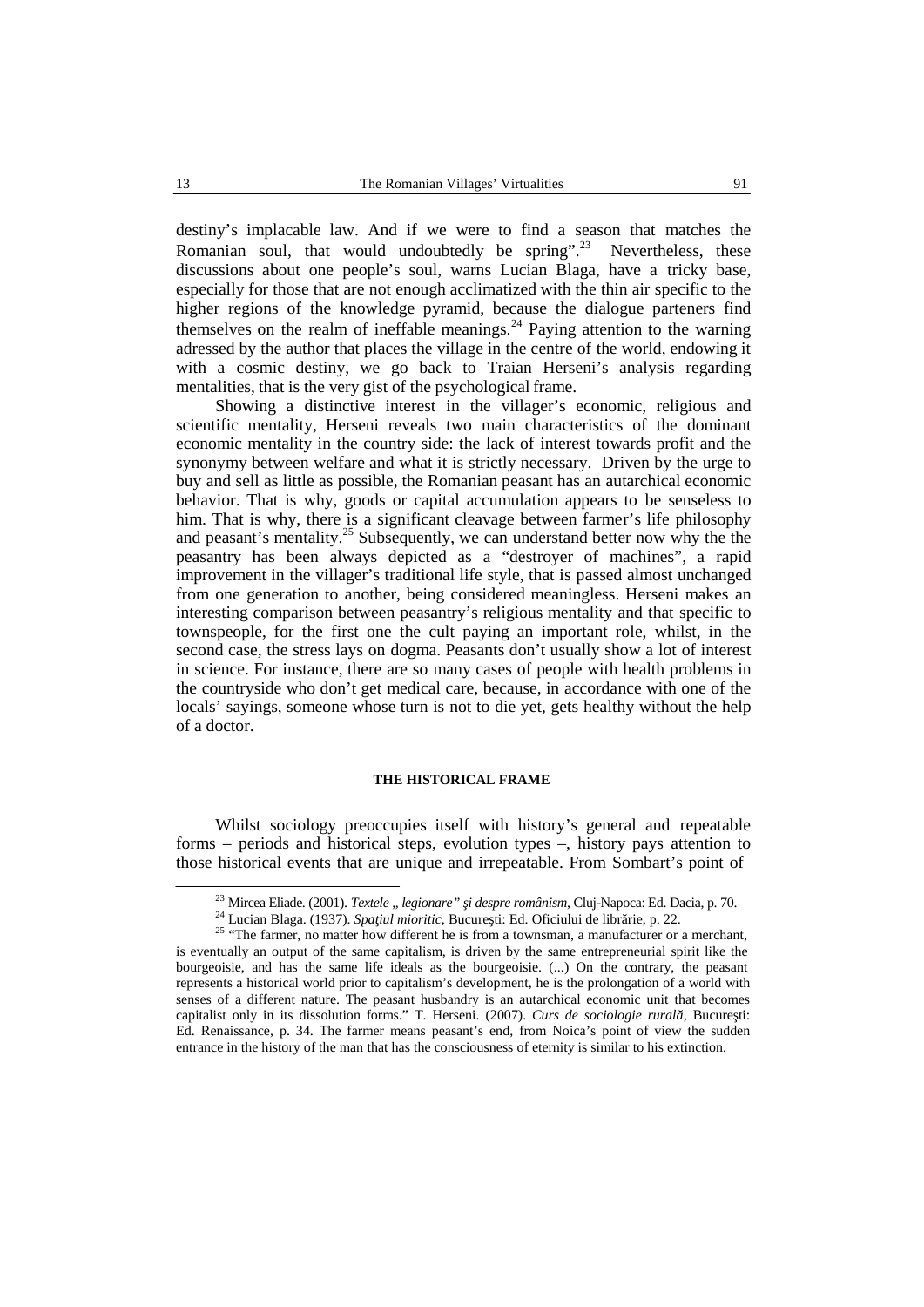view, history displays itself as the study of individuality and material aspects, generality forming sociology's point of interest. This is how the University of *Berlin*, with a stress that lays on Berlin, represents history's study object, the *University* of Berlin being what sociology shows interest in.

Problems belonging to the sociology of history are included by the Sociological School of Bucharest in the historical frame of Dimitrie Gusti's thinking system, without limiting social life to this particular conditioning type.

Before we start presenting the main study directions followed by the sociological monograph in the analysis of the historical frame, we mention that there are many important historical writings, in which sociology shows a distinctive interest, writings that describe peasantry's social condition in the XVIIIth and the XIXth century. Because of the feudal system, contends one of the two parties between which a polemical discussion emerged more than one hundred years ago, the land used to be in the ruler and nobles' possession. Consequently, the peasantry had no property rights. On the contrary, says the other party, by the time serfdom was initiated in the XVth and the XVIth century, peasantry used to possess its own lands. Unfortunately, this polemic discussion doesn't help much the historical perspective that sociology is interested in. That is why, H. H. Stahl questions "the document superiority". According to him, because traditional social relations are insufficiently reflected in the written sources, more important data can be obtained by observing one village's social relations that are regulated by the unwritten customary law. In order to surpass this shortcoming, H. H. Stahl suggests an interesting alternative: instead of using official documents as sources of information, as the historians usually do, a sociologist should lay the stress on the study of the archaic social forms that are still actual in the economic and juridical customs, and also in the territorial and community organizational patterns.

In reference to the still vivid forms of archaic social life, in which the sociological monographs show a particular interest, we should say that there are important regional differences, as a result of the Romanian villages' distinctive past. For instance, in the same area, due to peasantry's so many social categories, there are considerable differences regarding villages' morphology. It can be observed autonomous villages belonging to the freeholders and also bondsmen villages, dependent on the local nobles and the central ruler.  $R$  ze ii or mo nenii, mazilii, dvorenii and gr nicerii are distinctive categories of the free men, whilst inquilinii, taxali tii and l turalnicii represent the bondsmen who had to cope with different fiscal systems. In 1829, George Maior, one of the most important Romanian agrarian economists, undertook a study in the  $F$  g ra county. The results of his observation made on the 20 villages included in the circle of ercaia are displayed in a book called *Romanian's Agrarian Policy*. The author, who advocates his position with strong evidences, purports that from the 20 studied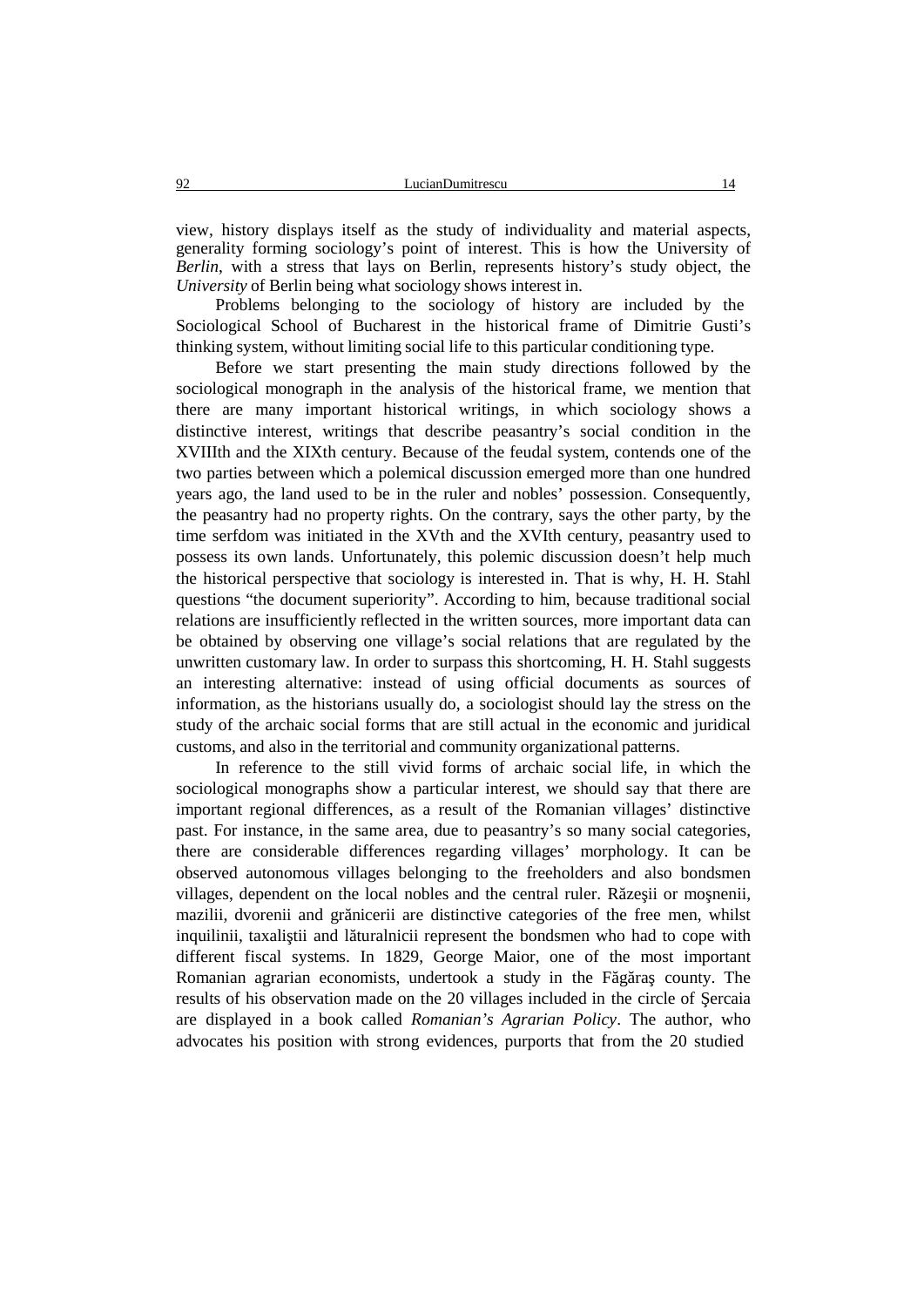villages there were not two villages with similar economic and political social relations.

Understanding present through past is another important objective that a sociological monograph aims at, because it is considered that actual characteristics of one village's social life can be better understood by examining the historical roots of the community. In his article called *Peasantry's Social Organization*, H. H. Stahl assesses as wrong a thesis advocated by certain historians who have investigated some Romanian villages. According to them, Romanian villages have been founded by a few related families, present inhabitants being their descendants. That is why, village's land is equally devided between the locals in accordance with the criteria of genealogy, that is the descending line of the village's founders. But Stahl doesn't agree with this standpoint. He gives the example of villages that don't suit this historical explanatory model, such as the villages of ancient Vrancea that were characterized by no proportional joint property.

Another example that advocates the importance of explaining present through past is that of welfare differences between the ex-bondsmen's descendants from Ardeal and those of the local Romanian nobles. After the 1848 Revolution, the bondsmen from Ardeal were put in possession of the land they used to work. In the mean time, because they had lost their lands due to countless conflicts with the Hungarian nobles, the Romanian nobles' descendants grew poor.

Last but not least, when it comes to explaining the historical frame, sociological monograph is also interesed in the social evolution. That is why, for understanding distinctive evolution and development stages of villages from different country's regions, the comparative method is usually used. For instance, the extension of village's farmed land indicates a leap that a certain village has made from a pastoral life stage to the agrarian one, a transition that has both social and economical consequences.

#### **REFERENCES**

B dina, Ovidiu, Neam u, Octavian. (1967). *Dimitrie Gusti*, Bucure ti: Ed. Tineretului. **Bernea, Ernest**. (2006). *Civiliza ia român* s teasc, Bucure ti: Ed. Vremea. **Blaga, Lucian**. (1937). *Spa iul mioritic*, Ed. a doua, Bucure ti: Ed. Oficiului de libr rie. **Conea, Ion. (Februarie-martie 1937).** "Geografia satului românesc", in *Sociologie româneasc*, nr. 2–3. **Eliade, Mircea**. (2001). *Textele ,, legionare" şi despre românism*, Cluj-Napoca: Ed. Dacia. Gusti, Dimitrie. (1968). *Opere*, Vol. I, Bucure ti: Editura Academiei.

Gusti, Dimitrie. (1969). *Opere*, Vol. II, Bucure ti: Editura Academiei.